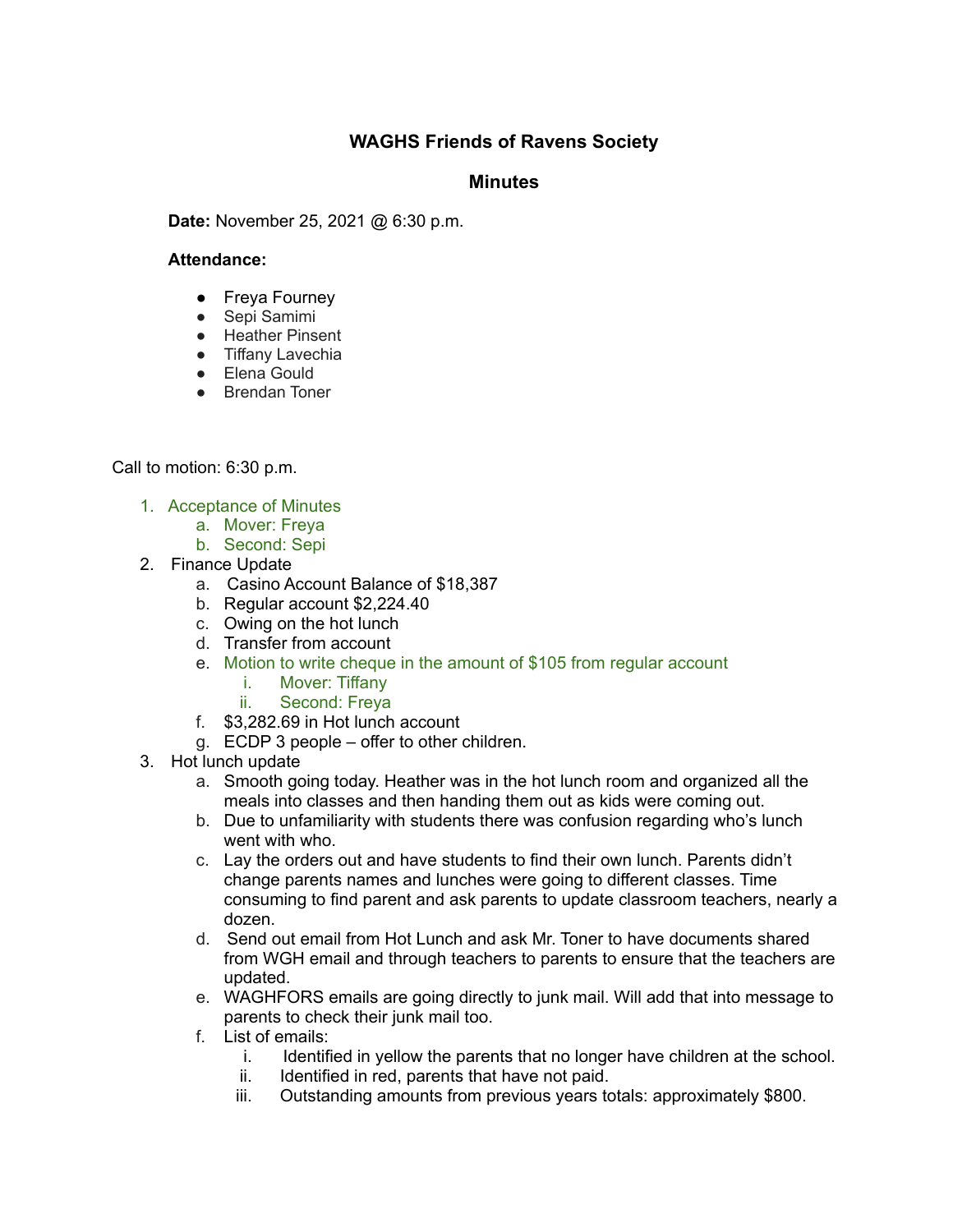- iv. ACTION REQUEST: Heather to send the detailed report to society committee members.
- v. Could pay from regular account to keep that separate.
- vi. Hot lunch and regular account could split 50/50 amount.
- vii. Parents with outstanding balances, should not be able to make an order for January. \$362.75
- viii. Declined transaction from Bambora. \$10.52 on November 24, 2021. Now cleared up.
- 4. Current Business
	- a. Growing Smile fundraiser comes in on December 2, 2021. Pick up at December 3, 2021 from 10 a.m. to 2 p.m. Need some people to offload the truck. 96 units. Do not own money. They need to pay us \$181.28. 2 cheques and 5-6 e-transfer. Credit card ones go to the amount owing.
	- b. School store merchandise came in this week. We owe \$139.20 for gators and mask.
	- c. Motion to write cheque for \$139.20.
		- i. Mover: Freya
		- ii. Second: Sepi
	- d. Extra will be sold at pick up flowers will be available for purchase.
	- e. Staples calendar magnets fundraiser \$43 magnets cost \$600. Part of the survey. How many people want to see the magnet next year. See what the percentage is and decide about next year.
	- f. Mabels Labels fundraiser– First time we got a cheque from them. \$58
	- g. Tracy Kim Servus Credit Union -ACTION REQUEST: Elena to go to the bank.
	- h. Freya ordered 50 cheques for each account.
- 5. New Business
	- a. Ms. Hrovat Request (Total request: \$2579.55 plus shipping)
		- i. 10- Ear protectors, headphones, \$33 or \$39. 10 students with learning supports plans and they look like good quality ones.
		- ii. 7- Noise canceling/protecting earphones for older kids.
		- iii. 7 visual timers at \$30 per piece
		- iv. Assessed grade 2 & 3, order some visual kits for teachers \$769.60 and teacher guide that is \$187.70
		- v. Shipping not included in the request.
		- vi. Eligible for AGLC funds
		- vii. Motion: Fulfill request from Ms. Hrovat for \$2579.55 plus shipping
			- 1. Mover: Tiffany
			- 2. Second: Sepi
	- b. Request for fundraisers that are more culturally inclusive.
	- c. Squares.
		- i. ACTION REQUEST Tiffany and Freya to complete AGLC application.
	- d. Casino Freya to create Sign up genius. Having alternates available as well.
	- e. AGLC Funding:
		- i. Lice combs and treatment
			- 1. Motion: to purchase 10 combs and lice treatments
				- a. Mover: Elena
				- b. Second: Freya
		- ii. Snow blower \$700
		- iii. Review farm to tables for January or February
		- iv. Ms. Horsely purchasing food for students on her own. Provide a gift card to a grocery story to contribute. Acknowledge contributions and